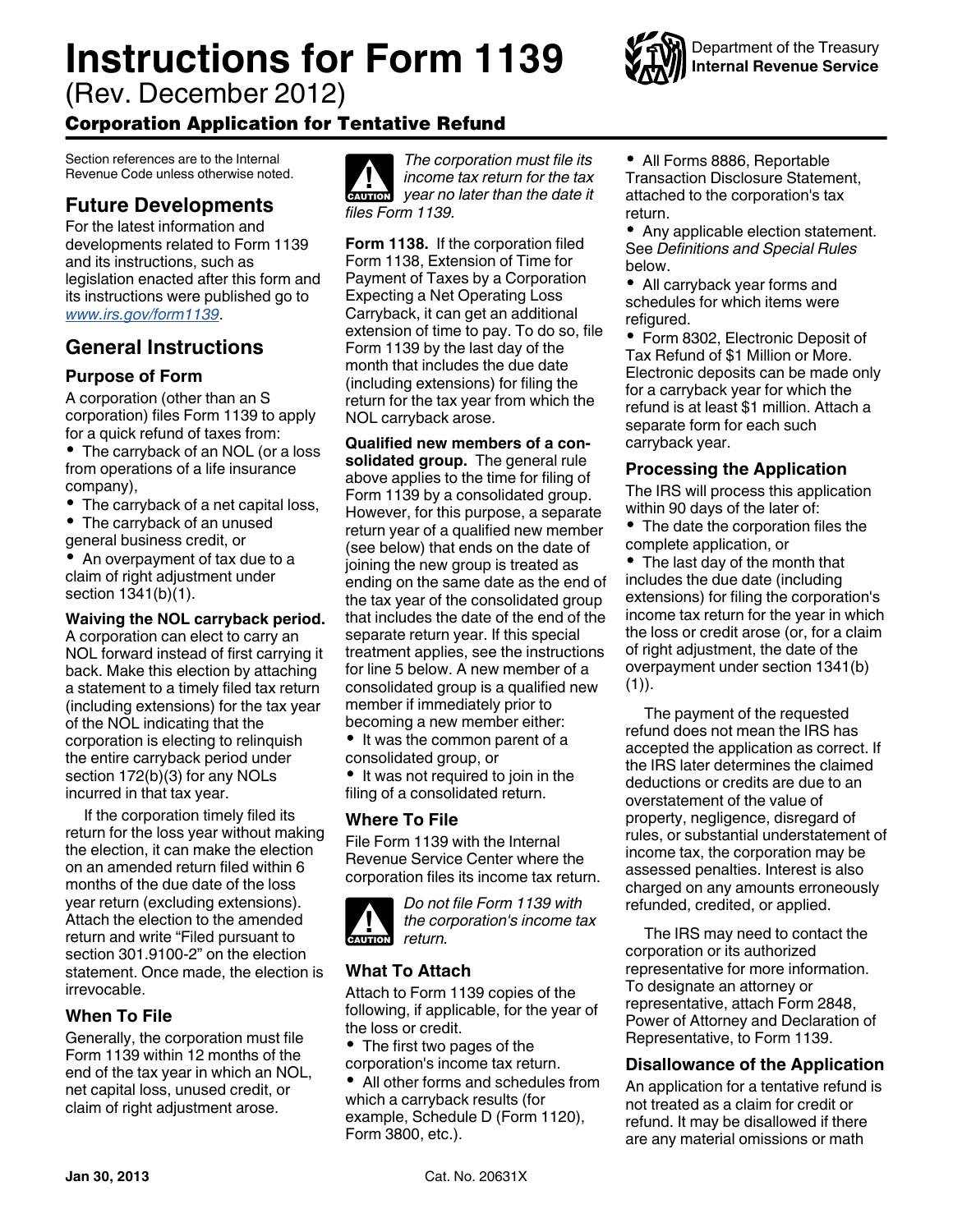errors that are not corrected within the 90-day period. If the application is disallowed in whole or in part, no suit challenging the disallowance may be brought in any court. But the corporation can file a regular claim for credit or refund. See *Filing Form 1120X or Other Amended Return*  below.

#### **Excessive Allowances**

Any amount applied, credited, or refunded based on this application that the IRS later determines to be excessive may be billed as if it were due to a math or clerical error on the return.

#### **Filing Form 1120X or Other Amended Return**

A corporation can get a refund by filing Form 1120X (or other amended return, such as an amended Form 1120-PC) instead of Form 1139. Generally, the corporation must file an amended return within 3 years after the date the return was due for the tax year in which an NOL, net capital loss, or unused credit arose (or, if later, the date the return for that year was filed).

Corporations must file Form 1120X (or other amended return) instead of Form 1139 to carry back:

A prior year foreign tax credit released due to an NOL or net capital loss carryback, or

A prior year general business credit released because of the release of the foreign tax credit.

The procedures for processing an amended return and Form 1139 are different. The IRS is not required to process an amended return within 90 days. However, if the IRS does not process it within 6 months from the date a corporation files it, the corporation can file suit in court. If the IRS disallows a claim on an amended return and the corporation disagrees with that determination, the corporation must file suit no later than 2 years after the date the IRS disallows it.

#### **Definitions and Special Rules**

#### **Net Operating Loss (NOL)**

For corporations, an NOL is the excess of the deductions allowed over gross income, computed with the following adjustments.

The NOL deduction for an NOL carryback or carryover from another year is not allowed.

The dividends-received deductions for dividends received from domestic and foreign corporations and for dividends received on certain preferred stock of a public utility are computed without regard to the limitation on the aggregate amount of deductions under section 246(b).

• The dividends-paid deduction for dividends paid on certain preferred stock of a public utility is computed without regard to the limitation under section 247(a)(1)(B).

• The domestic production activities deduction under section 199 is generally not allowed. See Regulations section 1.199-7(c)(2) for an exception.

The carryback period for an NOL generally is 2 years. Any loss not applied in the preceding years can be carried forward up to 20 years.

Special rules (discussed below) apply to the portion of an NOL attributable to:

- A specified liability loss;
- A farming loss;

A qualified disaster loss or a qualified GO Zone loss;

- An eligible loss; or
- An excess interest loss.

#### **Specified Liability Losses**

Generally, a specified liability loss is a loss arising from:

1. Product liability,

2. An act (or failure to act) that occurred at least 3 years before the beginning of the loss year and resulted in a liability under a federal or state law requiring:

a. Reclamation of land,

b. Decommissioning of a nuclear power plant (or any unit thereof),

c. Dismantling of a drilling platform,

d. Remediation of environmental contamination, or

e. Payment under any workers compensation act.

Any loss from a liability arising from 2a through 2e, above, can be taken into account as a specified liability loss only if the corporation used an accrual method of accounting throughout the period in which the act (or failure to act) occurred. For details, see section 172(f).

To the extent an NOL is a specified liability loss, the carryback period for that part of the NOL is generally 10 years. Any such loss that is not applied in the 10 preceding years can be carried forward up to 20 years.

However, the corporation can make an irrevocable election to figure the carryback period for a specified liability loss without regard to the special 10-year carryback rule. To make the election, attach to the corporation's timely filed tax return for the loss year a statement that the corporation is electing to have the carryback period for the NOL under section 172(b)(1)(C) determined without regard to the special 10-year carryback rule. If the corporation timely filed its tax return without making the election, it can make the election on an amended return filed within 6 months of the due date of the return (excluding extensions). Attach the election to the amended return and write "Filed pursuant to section 301.9100-2" on the election statement.

#### **Farming Loss**

A farming loss is the smaller of:

1. The amount that would be the NOL for the tax year if only income and deductions attributable to farming businesses (as defined in section 263A(e)(4)) were taken into account, or

2. The NOL for the tax year.

To the extent the NOL is a farming loss, the carryback period is 5 years. Any such loss not applied in the 5 preceding years can be carried forward up to 20 years.

However, the corporation can make an irrevocable election to figure the carryback period for a farming loss without regard to the special 5-year carryback rule. To make this election, attach to the corporation's timely filed tax return for the loss year a statement that the corporation is electing to have the carryback period for the NOL under section 172(b)(1)(G) determined without regard to the special 5-year carryback rule. If the corporation timely filed its tax return without making the election, it can make the election on an amended return filed within 6 months of the due date of the return (excluding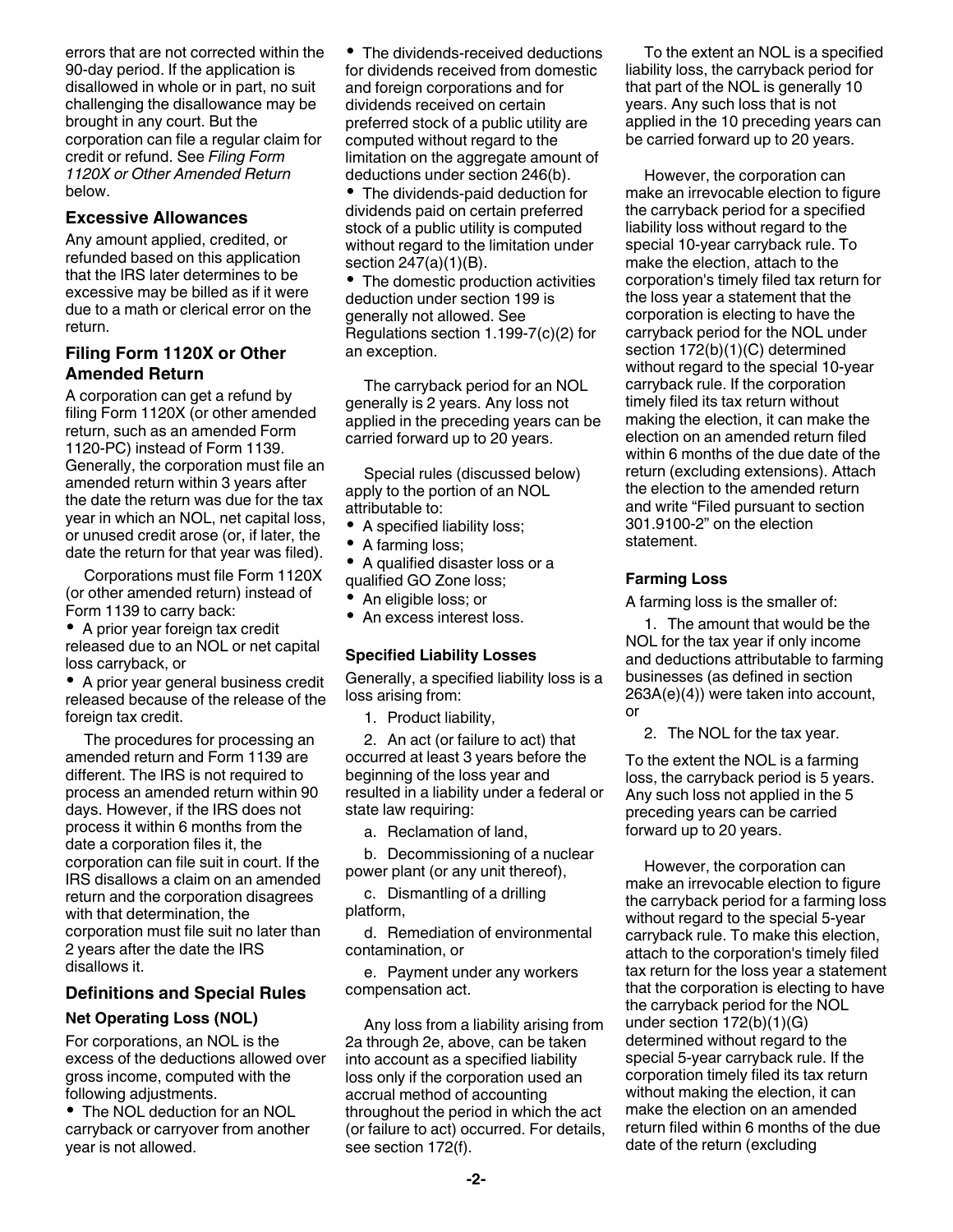extensions). Attach the election to the amended return and write "Filed pursuant to section 301.9100-2" on the election statement.

#### **Qualified Disaster Loss**

A qualified disaster loss is the smaller of:

1. The sum of:

a. Any loss occurring in a disaster area and attributable to a federally declared disaster (as defined in section  $165(h)(3)(C)$ ) occurring before January 1, 2010, and

b. Any qualified disaster expenses that were allowable under section 198A (even if the corporation did not elect to treat such expenses as qualified disaster expenses), or

2. The NOL for the tax year.

A qualified disaster loss does not include any loss from property used in connection with any private or commercial golf course, country club, massage parlor, hot tub facility, suntan facility, or any store for which the principal business is the sale of alcoholic beverages for consumption off premises. A qualified disaster loss also does not include any gambling or animal racing property. See sections 172(j)(4) and 1400N(p)(3) for more details.

The portion of an NOL that is a qualified disaster loss can be carried back 5 years. Any such loss not applied in the 5 preceding years can be carried forward up to 20 years.

The corporation can make an irrevocable election to figure the carryback period for the qualified disaster loss without regard to the special 5-year carryback rule. To make this election, attach to the tax return filed by the due date (including extensions), a statement that the corporation is electing to treat the qualified disaster loss without regard to the special 5-year carryback rule. If the corporation timely filed its return without making the election, it can still make the election on an amended return filed within 6 months of the due date of the return (excluding extensions). Attach the election to the amended return and write "Filed pursuant to section 301.9100-2" on the election statement.

#### **Qualified Gulf Opportunity Zone (GO Zone) Loss**

A qualified GO Zone loss is the smaller of:

1. The NOL for the tax year reduced by any specified liability loss to which a 10-year carryback applies, or

2. Any depreciation or amortization allowable for any specified GO Zone extension property, as defined in section 1400N(d)(6), (even if an election was made not to claim any special depreciation allowance for such property).

The portion of an NOL that is a qualified GO Zone loss can be carried back 5 years. Any such loss not applied in the 5 preceding years can be carried forward up to 20 years.

A corporation can make an irrevocable election to figure the carryback period for a qualified GO Zone loss without regard to the special 5-year carryback rule. To make the election, attach to the corporation's timely filed tax return for the loss year a statement that the corporation is electing to have the carryback period for the NOL under section 1400N(k)(1)(A)(i) determined without regard to the special 5-year carryback rule. If the corporation timely filed its tax return without making the election, it can make the election on an amended return filed within 6 months of the due date of the return (excluding extensions). Attach the election to the amended return and write "Filed pursuant to section 301.9100-2" on the election statement.

#### **Eligible Loss**

To the extent the NOL is an eligible loss, the carryback period is 3 years.

For a small business, an eligible loss is any loss attributable to a federally declared disaster (as defined in section 165(h)(3)(C)), but only if the business meets the gross receipts test of section 448(c). An elgible loss includes an NOL, attributable to a federally declared disaster, of a taxpayer engaged in the trade or business of farming (as defined in section 263A(e)(4)) for the loss year.

Only the eligible loss portion of the NOL can be carried back 3 years. Any such loss not applied in the preceding 3 years can be carried forward up to 20 years.

#### **Excess Interest Loss**

If the corporation has a corporate equity reduction transaction, a different carryback period may apply. See section 172(b)(1)(E).

**Allocation of NOLs when a loss corporation has an ownership change.** If the corporation has a loss for a year and has an ownership change, special rules apply for allocating NOLs. For details, see Regulations section 1.382-6.

## **Specific Instructions**

#### **Address**

Include the room, suite, or other unit number after the street address. If the Post Office does not deliver mail to the street address and the corporation has a P.O. box, enter the box number instead of the street address.

If the corporation receives its mail in care of a third party (such as an accountant or an attorney), enter on the street address line "C/O" followed by the third party's name and street address or P.O. box.

#### **Line 1a—Net Operating Loss**

If the corporation is claiming a tentative refund based on the carryback of any of the NOLs discussed under *Definitions and Special Rules*, include the amount of the carryback on line 1a. Attach any statements required. See *What To Attach* earlier.

#### **Line 1b—Net Capital Loss**

A net capital loss can be carried back 3 years and treated as a short-term capital loss in the carryback year. The net capital loss can be carried back only to the extent it does not increase or produce an NOL in the tax year to which it is carried. For special rules for capital loss carrybacks, see section 1212(a)(3).

#### **Line 1c—Unused General Business Credit**

If the corporation is claiming a tentative refund based on a carryback of an unused general business credit (GBC), attach a copy of the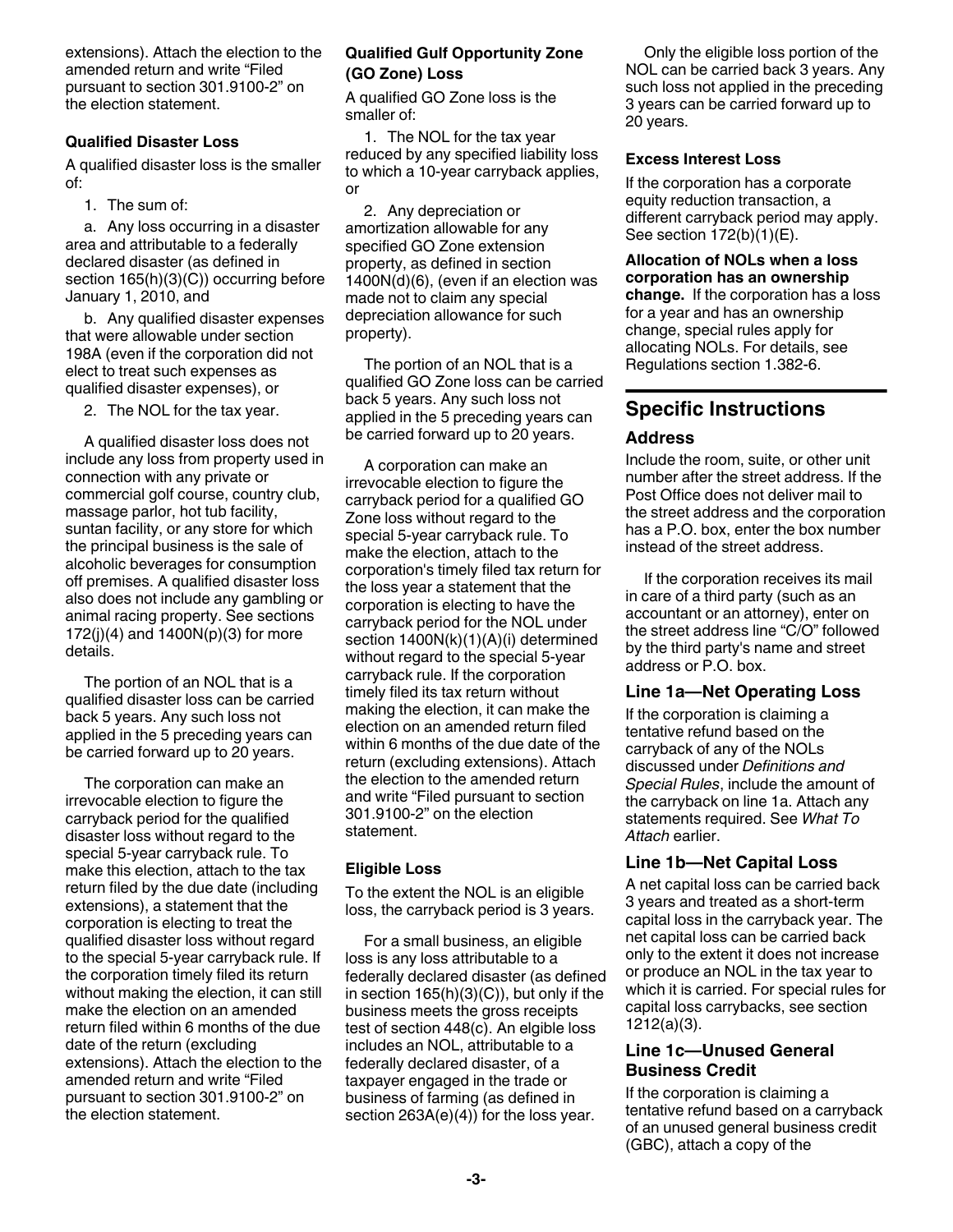appropriate credit form for the tax year in which the credit arose. Except as provided in section 39(d), an unused GBC can be carried back 1 year. However, special rules apply to unused eligible small business credits (discussed below). Refigure the credit for the carryback year on Form 3800, General Business Credit, or the applicable credit form. See the instructions for Form 3800.

**Unused eligible small business credit (ESBC).** An unused ESBC is carried back 5 years. ESBCs are the total of the GBCs (other than the new hire retention credit and the employer housing credit) for an eligible small business. For purposes of ESBCs, an eligible small business is a corporation whose stock is not publicly traded, a partnership, or a sole proprietorship. The average annual gross receipts of an eligible small business cannot exceed \$50 million for the 3-tax-year period preceding the tax year of the credit. For additional rules and details, see section 38(c)(5)(B) and the Instructions for Form 3800.

If the corporation is an eligible small business and is carrying back an ESBC, write "SBJA 2012" at the top of Form 1139. Complete and attach Form 6478, Credit for Alcohol Used as Fuel, for the carryback year rand succeeding years to which the credit is carried. For details on completing Form 6478 for the appropriate year(s), see the Instructions for Form 3800.

#### **Line 1d—Other**

Complete line 1d if Form 1139 is filed to claim a tentative refund based on an overpayment of tax due to a claim of right adjustment under section 1341(b)(1). See the instructions for line 28, later.

#### **Line 4**

Foreign taxes taken as a credit in a prior year can be reduced to zero by the carryback of an NOL or a net capital loss on Form 1139. A corporation must file Form 1120X (or other amended return) instead of Form 1139 to carry back a prior year foreign tax credit released due to an NOL or net capital loss carryback. See *Filing Form 1120X or Other Amended Return*, earlier.

#### **Line 5**

If the common parent of a

consolidated group files Form 1139 to carry back a loss or credit arising in a corporation's separate return year to a year in which the corporation joined in the filing of a consolidated return, the IRS is required to send the refund for that year directly to, and in the name of, the common parent (or agent designated under Regulations section 1.1502-77(d) for the carryback year). See Regulations sections 1.1502-78(a) and (b).

If the corporation is filing Form 1139 for a short tax year created when the corporation became a qualified new member of a consolidated group (see *Qualified new members of a consolidated group*, earlier) the corporation must answer "Yes" on line 5a and enter the tax year ending date, name, and EIN of the new common parent on line 5b.

#### **Lines 11 through 27— Computation of Decrease in Tax**

In columns (a), (c), and (e), enter the amount for the applicable carryback year as shown on your original or amended return or as adjusted by the IRS.

Use columns (a) and (b), (c) and (d), or (e) and (f) to enter amounts before and after carryback for each year to which the loss is carried. Start with the earliest carryback year. Use the remaining pairs of columns for each consecutive preceding year until the loss is fully absorbed. Enter the ordinal number of years the loss is being carried back and the date the carryback year ends in the spaces provided above columns (a) and (b),  $(c)$  and  $(d)$ , or  $(e)$  and  $(f)$ .

For example, the loss year is the 2012 calendar year and the loss is carried back 5 years. Enter "5th" and "12/31/07" in the spaces provided above columns (a) and (b). After making the entries, it reads "5th preceding tax year ended 12/31/07."

**Note.** Additional Forms 1139 may be needed if the corporation is carrying back an NOL to more than 3 preceding tax years. On the additional forms, complete lines 11 through 27 for each additional preceding tax year as necessary. Skip lines 1 through 10 and do not sign the additional forms.

When completing lines 16 through 25, take into account any write-in amounts that may have appeared on the original return. For example, for a tax year beginning in 2012, if Form 1120, Schedule J, line 2, was increased by deferred tax under section 1291, include that amount on line 16.

#### **Line 11—Taxable Income From Tax Return**

Enter in columns (b), (d), and (f) the amounts from columns (a), (c), and (e), respectively.

#### **Line 12—Capital Loss Carryback**

Enter the capital loss carryback, but not more than capital gain net income. Capital gain net income is figured without regard to the capital loss carryback of the loss year or any later year. Attach a copy of Schedule D (Form 1120) for the carryback year. Enter the amount of the capital loss carryback as a positive number on line 12.

When carrying over a net capital loss to a later tax year, reduce the amount of the net capital loss that can be used in the later years by the amount of the net capital loss deductions used in the earlier years. For details, see section 1212(a)(1).

#### **Line 14—NOL Deduction**

See *Definitions and Special Rules*  earlier to figure the carryback period. NOLs are first applied to the earliest year in the carryback period. Any unused amount is carried to the next tax year in the carryback period. Any amount not used during the carryback period is carried forward up to 20 years.

#### **Line 16—Income Tax**

In columns (b), (d), and (f), enter the refigured income tax after taking into account the carryback(s). See the instructions for the corporate income tax return for the applicable year for details on how to figure the tax. Attach a computation of the refigured tax. Take into account section 1561 when refiguring the income tax.

#### **Line 17—Alternative Minimum Tax**

For columns (b), (d), and (f), refigure the alternative minimum tax. Complete and attach Form 4626 for the appropriate year.